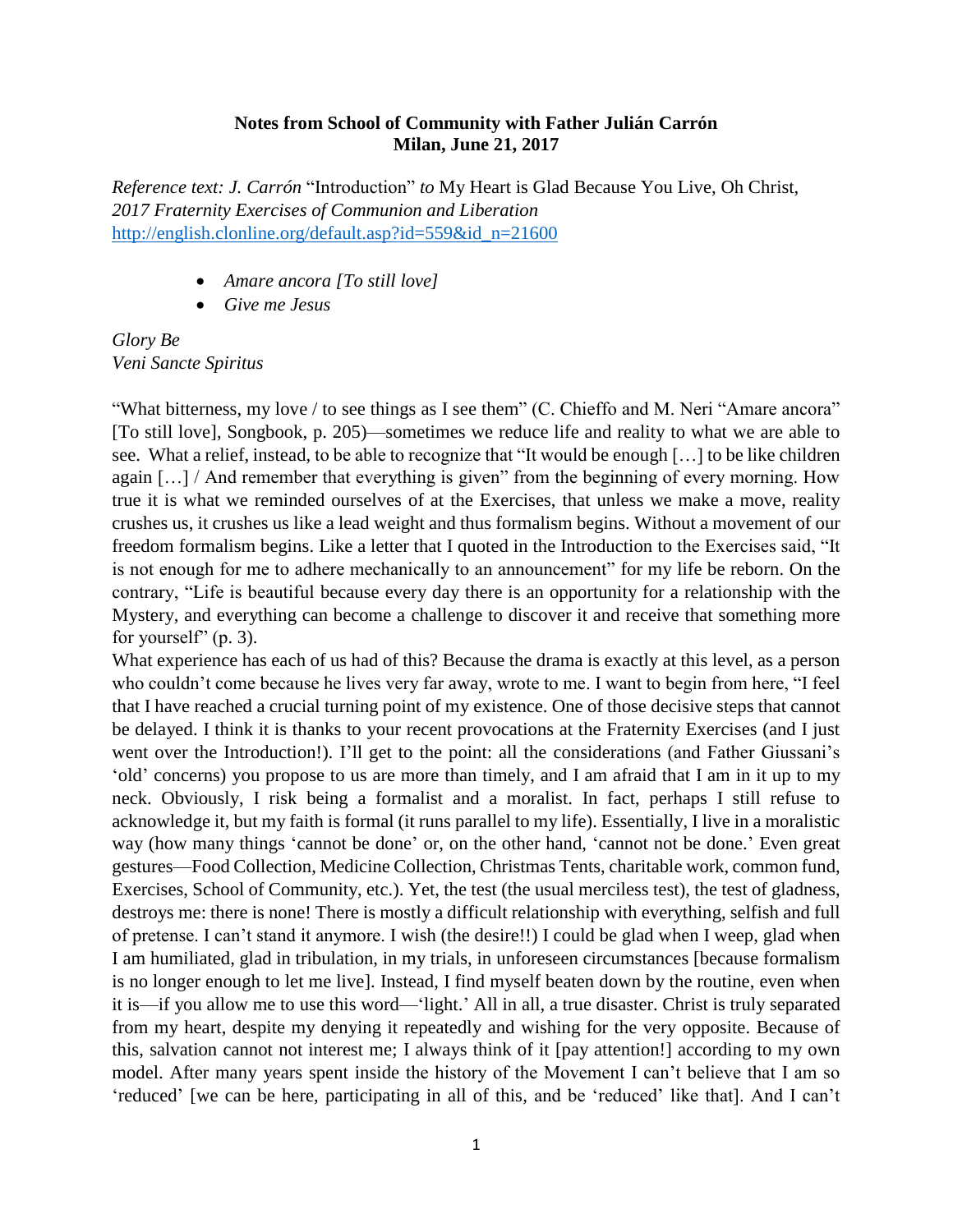behave differently. My strongest feeling is to quit, because in any case I can't 'convert,' and therefore to reduce even more my existence to my good intentions (thus relying once again on myself rather than on Another), with the certainty (always based on my supposed abilities) of being a 'good person' who gives himself with vibrant energy to others who may ask for my help; a person who is not engaged in harmful or damaging practices. In short, who is not that bad! But gladness is always somewhere else! And the companionship? Right, the companionship. I don't feel that there are many people around me who bend over backwards to help me, to understand me, to accompany me. They mostly judge me and isolate me even further. Between one School of Community and the next, there is never a phone call or an invitation to get together. At best some text messages with ludicrous jokes or titillating links that divide us. Can it be also that the part of the companionship I know and spend time with is formal and moralistic? How can I get out of this? [As soon as he formulates the question, he returns to thinking according to his "model" of thinking]. And don't tell me that the restlessness I experience is a 'good,' because I really don't understand this. Please don't tell me that my (possible) cry (or festival of lamentation) 'is helpful,' and that Christ is present also there, waiting for me, and that everything I live is only for my benefit! I understand all of this only at a formal level, not existentially [this is the point: also this recognition is somehow formal]. My heart is isolated. It suffers and I don't know what step to take. Freedom (and, therefore, the path) ...! After such a long time, I am back to square one. But age (growing older) doesn't help, quite the opposite. What is the 'task' for the summer?"

I think many of us can recognize ourselves in this description, and it is from within this situation that we can truly rediscover what Fr. Giussani tells us, "No expression of a Movement like ours is of worth if it does not invoke the memory of the presence of Christ in the heart of the concrete vicissitudes we live [we can do everything thinking that it can bring us gladness; we can do everything without perceiving what we do as an entreaty to the memory of Christ]. Rather [and I am not quoting this passage to rebuke us, but rather to console us, to identify what sometimes happens to us], it worsens the situation of the human, because it promotes formalism and moralism. It would make the event among us—the event that we should hold on to, with trembling in our eyes and our heart, as the criterion of our behavior with each other—deteriorate into a sociological refuge, a social position [as things that we must do, as the price we must pay for our belonging to a companionship]" (p. 8). Unless everything is like a cry that refers us to the memory of Christ, nothing will be able to satisfy us. Why? We too can make certain gestures like others do, but that will not be what brings us gladness.

Where can we find gladness? This is the first question we must ask ourselves for the summer: where do I find myself being glad? What is the origin of my gladness? What is the origin of my salvation? Where do I track it down? We already know all the words, but they are formal, because we don't understand them in an existential way. Therefore, it is pointless to explain again words like "gladness" or "salvation," but rather we need to discover them in our life: when do I find myself glad? Where do I realize that, at a certain point, something begins to happen that makes gladness vibrate within me, that makes salvation vibrate within me? Otherwise, we will just continue to repeat empty words. Like a friend writes me, "I do everything, but it isn't enough for me." It is normal that it isn't enough! If what you do is not done to nurture Christ's memory, it will never be enough for you! In that case, we transform our participation in a place like this, the Movement, into something we do. Like Fr. Giussani told us. Go and reread now the Introduction to the Exercises because there Fr. Giussani captured all our reductions and that is exactly why he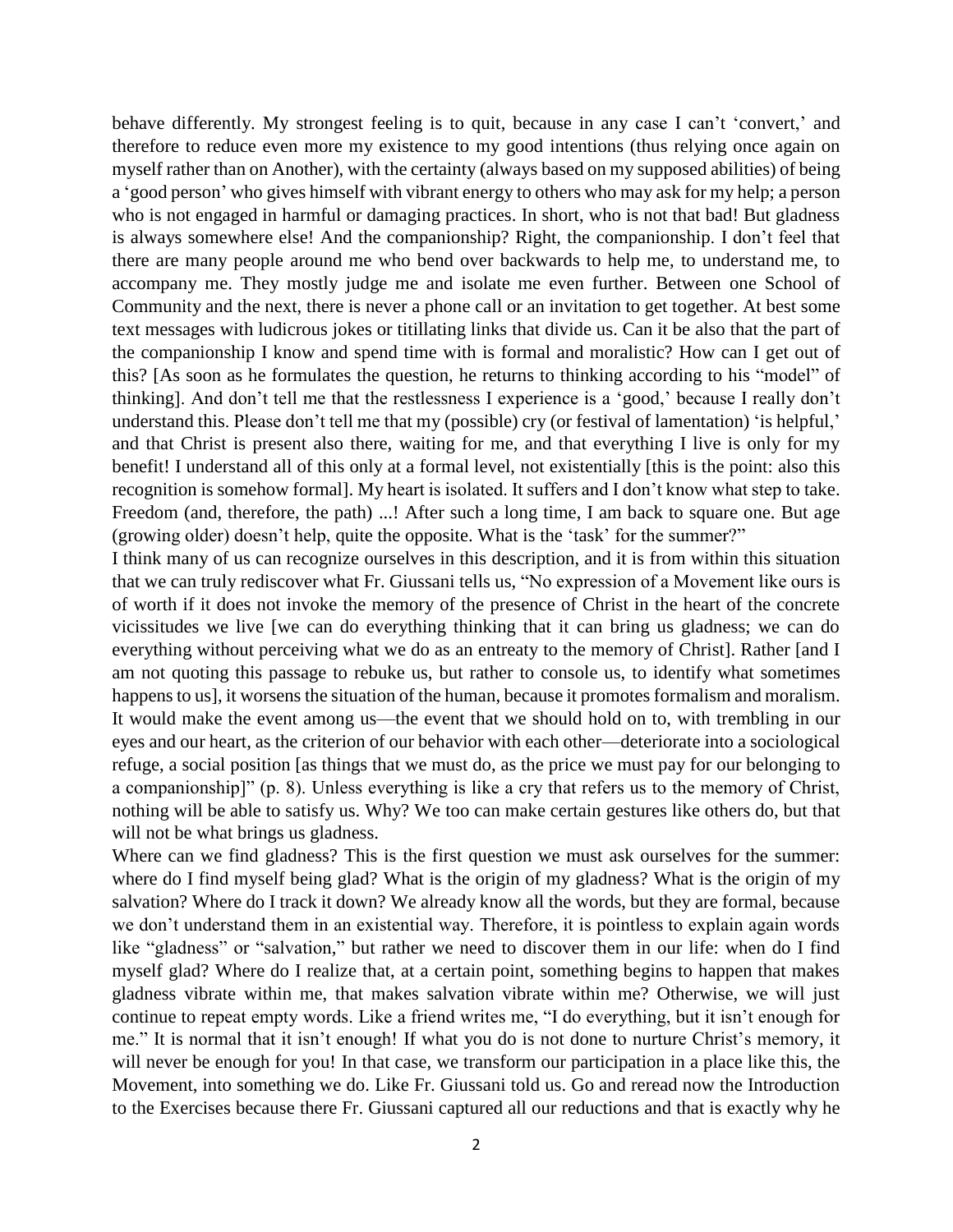helps us understand the origin of the formalism that happens in us, despite the fact that we do everything that is suggested for us to do. It happens because in every instant we can forget the origin and the purpose for which we do it. One can see that, our friend continues, because of the "enormous difficulty I have in recognizing Christ [we are no longer able to recognize Him as we live our life], very often I feel as if I am fabricating His presence. How is it possible that Christ who is the meaning of everything, is so hard to recognize?" It isn't hard, we have always told each other—it is enough to remember the many instances in which one happened to recognize Him present. It is anything but hard, it is very easy! Yet, one must not reduce Him to a preconceived set of ideas, to the model we have in mind; we must pay attention to how His Presence happens. In fact, the Pharisees had Jesus right in front of them and yet they didn't recognize Him. We often have Him in front of us as well, but since the form of His Presence doesn't coincide with our idea, we don't recognize Him. What makes recognizing Him easier? When it happens, what helps me to recognize it? Often the way we have in mind doesn't coincide with the reality of His presence. These are questions that we must leave open for the whole summer.

*I ask you a question that emerged after a very lively dinner with my small Fraternity group on the theme of our children's school results that we had received on that very day. Some were disappointed because they had expected different news, or they felt that they should have been notified earlier. All fair expectations that originated from a good desire for themselves and for their children, but with an ultimate disappointment, a subtle perplexity about the facts presented by reality: those negative results, that injustice. Exhibiting a certain impatience and lack of trust that this was the way (which of course isn't perfect) Jesus gave us to make us and our children grow. In the Introduction, on p. 12, there is this statement: "With Christ we can face any situation in which we find ourselves. This is the verification," and to carry it out "our freedom is needed" and "we have to decide where we stand," whether we want to stay "*on the side of the sepulcher *or* on the side of Jesus. *(…) Each one of us already has a small sepulcher, […] a wound, a wrongdoing endured […], an unrelenting resentment […]. Thus, we hear directed to each one of us Jesus' words to Lazarus: 'Come out!'" I understand that often there is a way of saying, "I am on Jesus' side" that contains an ultimate formalism, not evil but not acknowledged, that prevents us the freedom to wait patiently—to take a step after another that doesn't come immediately, to sacrifice security in the certainty of Another. If you can, it would be helpful to go deeper into this theme of verification and this being "on Jesus' side."*

What does this "ultimate formalism" consist of? In what do you perceive it?

*In the fact that we say that we are on Jesus' side, but in the end, we agree only if Jesus continues to think according to my idea of what He should think.*

In short, Jesus' otherness is missing. It is Jesus only if He coincides with what we think, with our ideas, said our friend in his letter. Thus, in the end we never run across or clash with something different, something other than us. When something different happens, we don't recognize Him because we have no expectation, since we have already decided in advance that Jesus cannot come subject to those limitations and that disappointment. We have decided in advance where and how Jesus can come into our lives. With the words "ultimate formalism" you are saying this: that we have already decided in advance that God, if He were smart, would accept "our" plan and submit to "our" way of thinking. But, God's thoughts are different from ours! In fact, how often we have been surprised that He came to us in a totally unthinkable way! Therefore, the only possibility is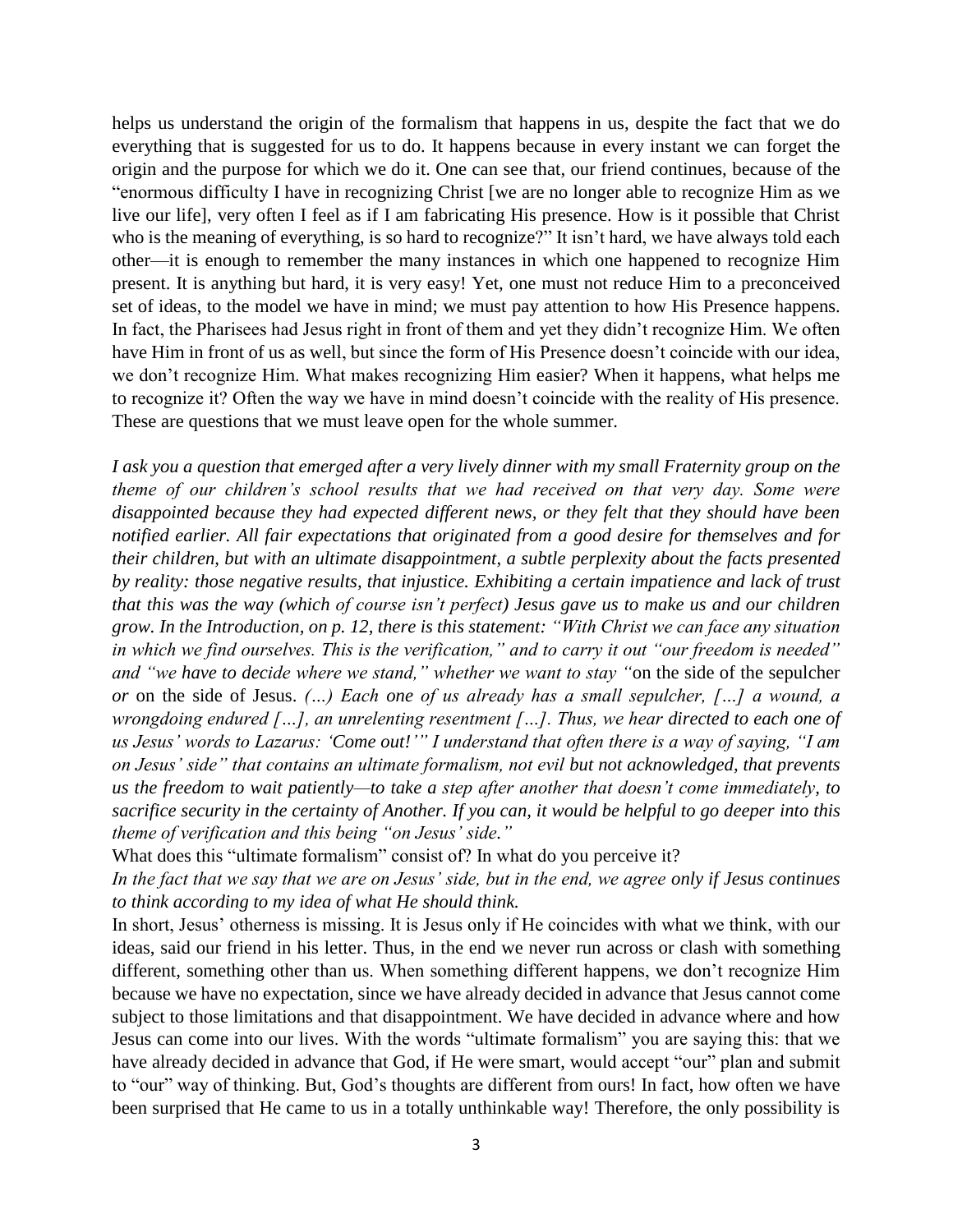to remain open (even through a summer in which we are upset by the fact that our children must take remedial summer courses). All the unforeseen and unexpected things that happen can become an opportunity for us. Yet, if we don't live them remaining open to the possibility that He can communicate Himself in our circumstances, in the end we exclude Him from reality, because we accept only what we have decided in advance. Instead, the only possibility is to educate ourselves to this position—as Fr. Giussani says in *Why the Church?* —to reawaken in us our religious sense, to be attentive to the sign through which the Mystery comes to us. However, we are often impatient, we are not open to follow—like Fr. Giussani says—the sign the Mystery is giving, and so we leave Him out. This is the verification we must do: let's try to be open to the unexpected way in which He may come to us, because this is the overturning of the method described in the School of Community. With our intelligence we imagine, plan, and decide everything. Yet, there is another option besides that of being intelligent, and it is the position of the poor man who is waiting, like a child, to see how it will happen. "The first method favors the intelligent man, […], while the second favors the poor, the ordinary man. To encounter a person who is present is as easy for a child to grasp as an adult. In this hypothesis, the dynamics of revelation would cease to primarily emphasize ingeniousness and initiative, but would stress simplicity and love" (L. Giussani, *At the Origin of the Christian Claim,* McGill-Queen's University Press, Montreal 1998, p. 31). This is the only possibility of recognizing Him: to be open to the way in which Christ comes to us. This gives us the patience, as we have seen in Mounier: "It is from the earth, from the solidity that necessarily derives a childbirth full of joy, the patient sentiment of the work that is growing, of the steps that follow one after the other, you wait calmly, with certainty [the plan of Another that comes true]. It is necessary to suffer so that truth does not crystallize into doctrine" (p.11), that is, to avoid that it is just some content in a theory, but also in our existence (it is an experience). I repeat, this happens only if we are available.

How does the Mystery work? Another person who couldn't come writes, "Terrible months. I fell in love deeply with the wrong person and then had a terrible wound. There is a need to be looked at with infinite love, and I had wrongly identified salvation with this person's attention. I had decided that I could be happy only through him ["I had decided": do you see how we establish in advance what salvation should be and what His method should be?]. The most terrible thing was that the absence of his attention carried an implicit judgment of me: I am not enough, I have no value. I felt like a nobody." When one doesn't have the correct position, everything becomes complicated and our attention turns to something that, even if it happened, wouldn't bring salvation. Until the unforeseen encounter happens: "Then, the most important encounter happened with a girlfriend with whom I don't share my daily life, but it was a huge point of reference. What made me literally breathe was her presence, her personal story, the way she was looking at me which made me feel an enormous tenderness [one imagines where it must happen, but then one is surprised that it happens elsewhere]. Therefore, in front of her who was speaking to me and looking at me [how does she understand that salvation has arrived?], I was recognizing myself again, I was feeling more myself, I was feeling more true. I was saying: there, this is precisely what I desire, to receive this gaze and this newness. I want to look at things the way she does." Salvation arrives like that. If one is not open to this disruption, he will continue to do everything and be open to everything he is doing except being shifted from his own position. What is the outcome of this openness? Where does one see that salvation has come to his house? That one can no longer look at things in a reduced way?: "I am learning to ask myself what I desire. I am learning to truly ask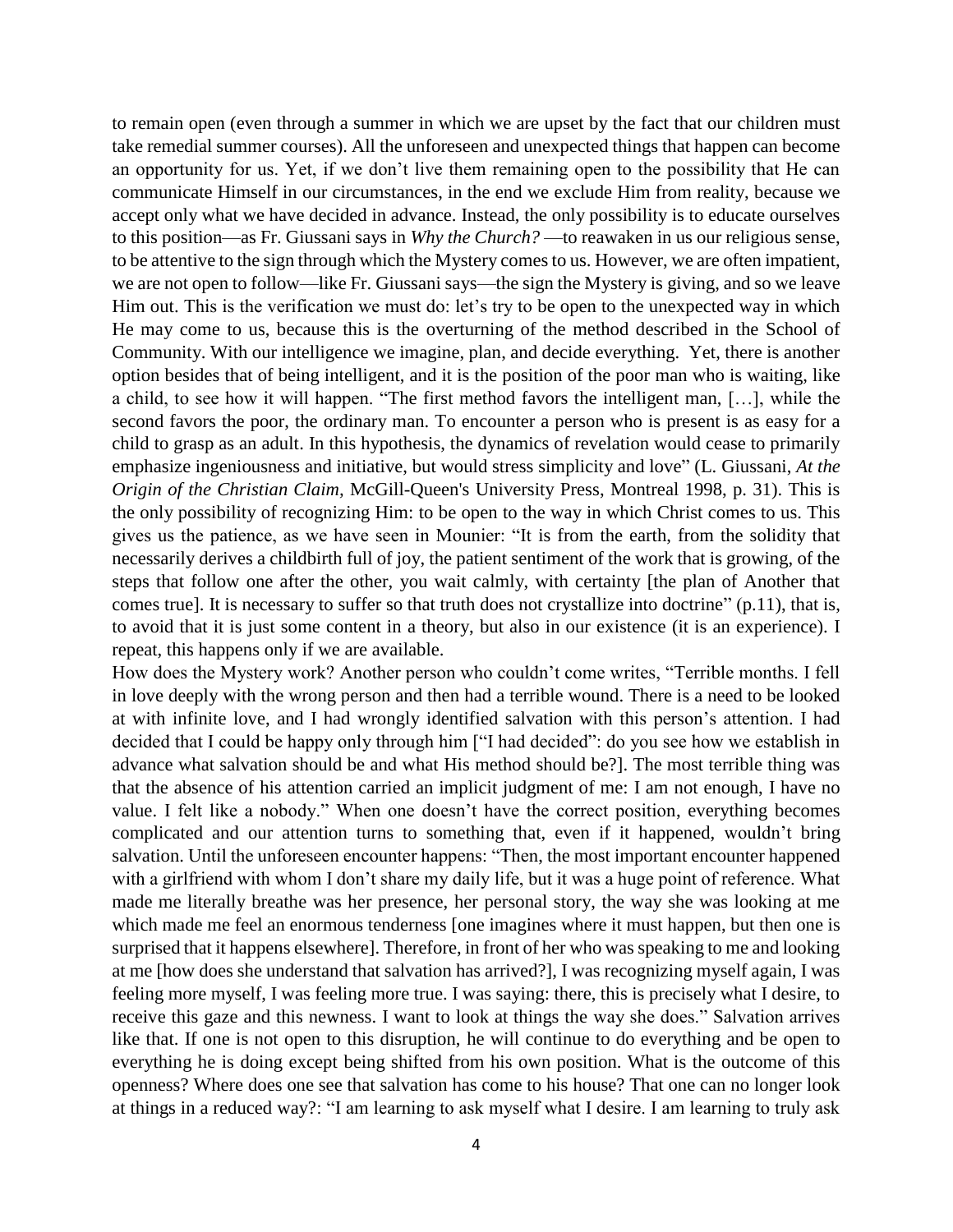that He may show His path for me, which is very difficult, because it entails being very serious about your own life." One sees that salvation has arrived because the "I" begins to take life seriously. Then, truth doesn't crystallize into doctrine. "What does this change consist of?" she asks. It consists—first step—in running into a person (in this case, a friend who looks at you in a different way, to the point of making you become yourself: "I was recognizing myself again, I was feeling more myself."). This is the first thing that strikes us: pure grace, so that at a certain point I feel more myself. Second step: freedom can accept or reject it. I can recognize it or not. The first jolt is not something that I decide, it happens, but right after it must be recognized. It is easy to recognize it when it happens. Third step: what does the change consist of? In the fact that after having recognized it, I can accept and follow the way in which Christ came to me. Fourth step: what causes this acceptance? My desire to not look at things in a reduced way, but rather to take my life seriously, to begin to be the protagonist of what I live because Christ continues to reawaken me. It is what Fr. Giussani told us, as we repeated in the First Lesson on which we will start working in the coming weeks: the human foundation of the "I" is reawakened, man becomes truly poor and begins to become aware of the true nature of his "I" and of his true need. However, as someone wrote me, often we don't perceive the hunger and the thirst—the awareness of the need as the first sign of salvation: "For those who are hungry and thirsty life is a rip-off." Do you understand? How disturbing! If it doesn't coincide with the way I have in mind, everything becomes a rip-off.

*A few days ago, I reached a point of no return. Nothing serious happened, nothing particularly serious, just the fact that normal life is testing me. I do everything, I throw myself completely into what I do, I find things to do if there isn't anything to do, I look for my friends, I try to do beautiful things with my daughter, but in the evening, I go to bed asking myself, "What happened today?" "and wondering whether I am happier in my life. Often the answer is "no" and, in fact, I think that it was another day spent on my way to getting old. I say that nothing beautiful is worthwhile if what makes the instant full is missing. I find everything burdensome and sad. When I am like that I don't get over it very easily and I wonder whether I have some problem. Why am I never truly happy, at least once in a while? This time, in reading the Exercises my situation felt truly described by the psychology of the tomb, but acknowledging that it is true was not enough to get me back on my feet. It isn't enough to say that I want to let Jesus in—and I really want it—because to think that I want to be happy doesn't eliminate the fact that instead I am often sad, that I have a melancholic temperament and rather than seeing the beauty of life I feel its burden and sometimes I wonder what am I here for. I ask for help, I asked for help, because I have seen how one can live intensely. To lay my uneasiness and my sadness on the table puts me in relationship with others. Yet, deep down I still think that it is up to me, that by doing or not doing something, I can give myself happiness. However, the people I see who are happy are those who live a relationship that constitutes and defines them. They may suffer, but they are not resigned. I see around me great examples and witnesses that often amaze me, but sometimes they irritate me, because I wonder how it is possible that things like that happen and I struggle in my normal life. Not even the companionship that helps me to begin again is enough for me. I need a change in my self-awareness. I need help, sometimes I feel tired of this struggle because my life looks like a continuous falling down and getting up without any growth in my relationship with the Mystery.*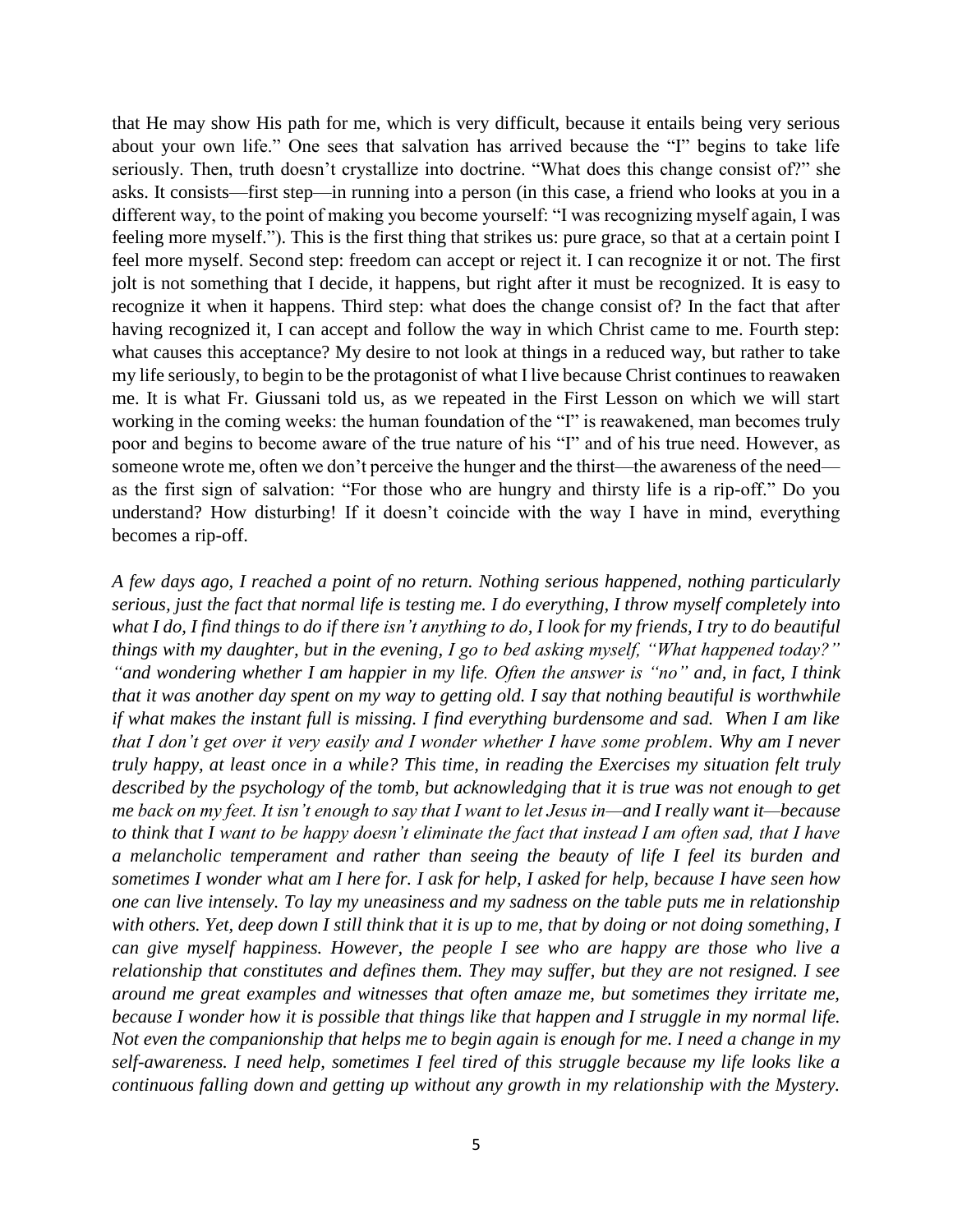*Sometimes I am ashamed of even speaking about Christ, so much so that I haven't mentioned Him until now. I don't say His name often because I feel far away from…*

Thank goodness that Christ is not ashamed of you! What is for you, my friend, this change of awareness?

*Sometimes I feel that I need someone else, that I physically need someone who can remind me…You often told us that we strive to be self-sufficient, but I understand that when I am alone with my daughter who looks at me, in that moment I need to be sure of my relationship with Christ. It isn't possible to always have someone coming through the door to say something to me. In this sense, I am asking for help, because I follow, I try to follow, but I often feel that I fall back to my sadness.*

What do you mean when you speak of "self-sufficiency"? The opposite of self-sufficiency is to become aware that you cannot resolve your situation on your own. And you must not resolve it on your own. To grow in self-awareness means to grow in the awareness you have of your true need. The more one becomes aware of the nature of his need, the more one becomes aware that selfsufficiency is the stupidest attitude one can have. The more I become aware of the boundless nature of my desire, the less I think that I can answer it on my own. What does this mean with regard to the "change of mentality"? Who gives you this desire for fulfillment? Who gives you this sadness? Who gives you this dissatisfaction? What does all this tell us? That you are greater than any other thing and that the relationship that can answer your needs is with Another, a relationship that you see happening in others. The point is whether each time you are stuck in these things you realize that the awareness of your true need, the growth of your self-awareness, depends on your being "in relationship with." You can see it in your daughter. When you take care of her, what does your daughter tell you about herself? That she is all relationship with you. All of her is relationship with you. Definitely, this has nothing to do with self-sufficiency. If there is a creature who is not selfsufficient, it is your daughter. She is very aware that she needs you. If you follow what your daughter is witnessing to you (or that you see in other witnesses), you realize that you too need Another. What do you see? Consider what you see, because the Mystery places your daughter and some witnesses before you so that you may see, to the point of wondering: why are these people, who have the same problems I have, living like that? The Mystery gives you the circumstances as if He wanted to tell you, "Do you realize that there is an answer?" He places them before you, He doesn't give you a lecture. He places before you someone in whom the answer is happening, challenging your mistrust: "Look, observe what is happening in them!" In fact, like Fr. Giussani told us, to follow is to relive the experience of another. That is how you will be able to begin to make a journey toward that change of awareness that allows you to live reality like your daughter is living it when you are with her: happy. Not because you need someone to be always with you, since sometimes you are alone. What do you do then? Do you wait to see someone? If you can, do it, it isn't necessary to do penance and stay alone to try it. The point is that often the commitments you have force you to live certain circumstances by yourself, as it happens when one goes away for work, or must deal with all the unforeseen circumstances of life. The question is whether we begin to say "I" with the awareness of being in relationship with Another. That change of awareness that you already see witnessed by your daughter. So, this summer try and see how this awareness grows, and what happens in you when that occurs.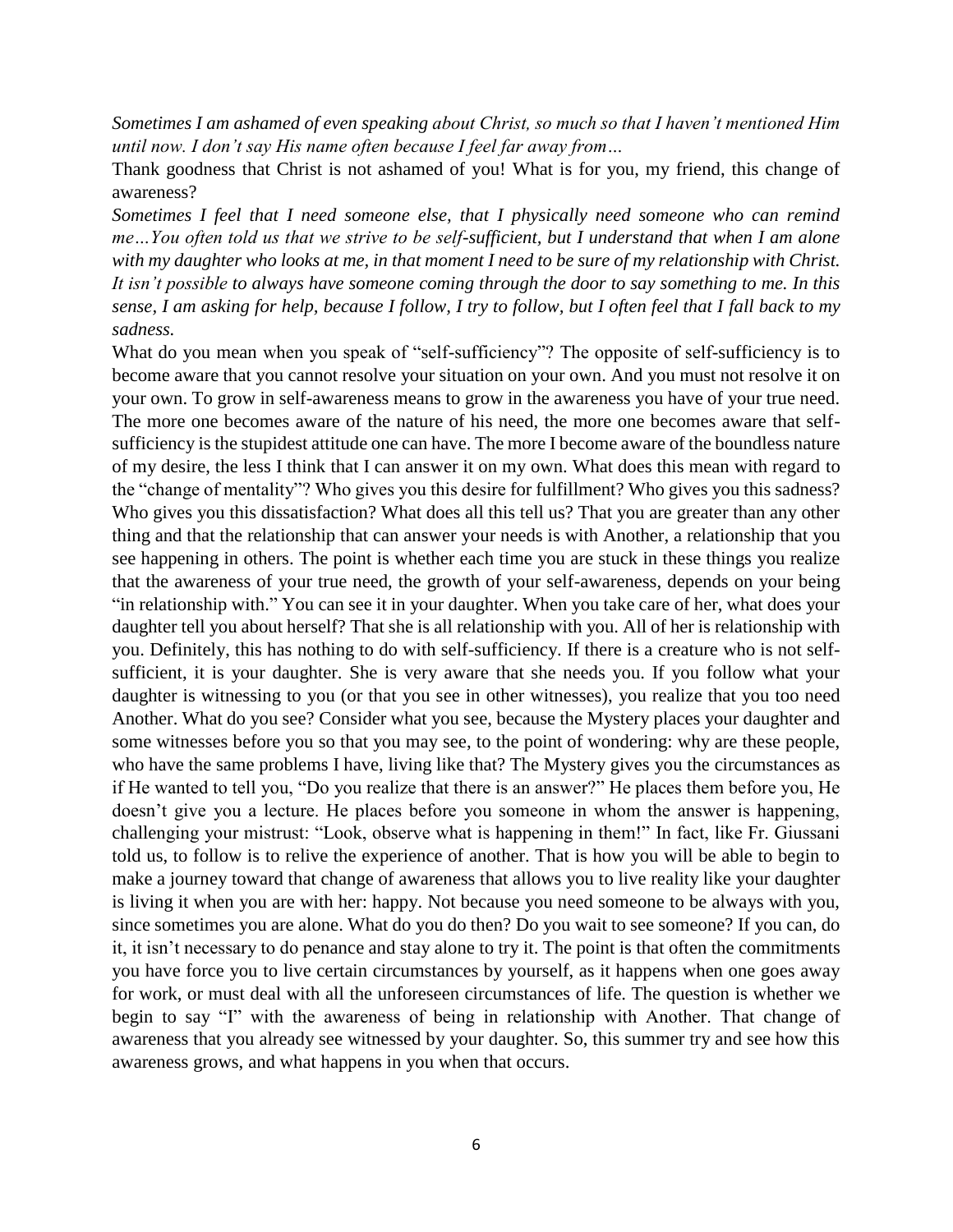*Three years ago, something happened that affected me deeply. A lot of time has gone by since then. Last year I met the Movement, which changed my life, raising a question about the meaning of what happened to me, and giving me a companionship with which I can walk. It was a year of new things and discoveries. Each day a great enthusiasm accompanied me, especially the extraordinary correspondence I felt with what I always intuited from the very beginning to be my first need: to take my heart seriously. Now, though, I must admit that I have a very hard time. Now I realize what a responsibility it is to continue to question one own's heart, how painful it is to admit that in the end, not even now, do I know what my heart is continually missing. It isn't enough to give a name to the lack that I feel, it isn't even enough to say that it is Christ who manifests Himself in my life through that sense of lack. I still need to verify that. Perhaps it is the most precious thing that I retain from the past year. The pain was not resolved and my sense of loneliness hasn't disappeared, but a possibility of meaning for my life opened up that needs to be constantly rediscovered in order to exist, to make me desire to know the truth of things every day. Yet, it isn't very clear to me when they say that "it is necessary to suffer so that truth doesn't crystallize into doctrine," so that Christ doesn't remain an example of moral values, "but is born from the flesh." What does it really mean to adhere to Christ with regard to the suffering I carry in my heart? I thought I had encountered Him, but now I feel as if I have to begin again from square one. The Pope told us that we have to remember, but I don't understand what he means with this "keep the memory alive," because remembering the day in which I met the Lord doesn't return to me the fullness of that moment, and not even the faces of the friends who fascinated me that day, convincing me to follow them, can give me back the fullness that now I ask for and desire so badly. How can I get it back? And when it is not there, is it simply because it isn't given? There is one thing that I noticed has changed in me from last year: I am surprised by the loyalty with which I continue to seek an answer. Despite the fact that lately nothing seems as exciting as it was at the beginning, I feel a great tenderness in realizing that, if I am sincere, I cannot rid myself of all of that. In fact, I have become so attached to this possibility of meaning for my life, for my story, that I need to continue to understand its reasons, and see Him happen again in the present, to be able to say that He really has to do with me now, that He is still with me and allows me to breathe again.* 

What do you think is the most precious thing you said? Because, that is the first thing you need to become aware of. Perhaps the most precious thing is that "a possibility of meaning for my life needs to be constantly rediscovered." To say, quoting Mounier, that truth must be born from the flesh, means that you already begin to see being born in your flesh this desire of rediscovery that you didn't have before. Why does it happen? You said that the change in you that surprised you the most was this "loyalty with which I continue to seek an answer." That is the sign of the growth of your "I": now you cannot go back to what you were before. In fact, "if I am sincere, I cannot rid myself of all of that, because I have become so attached to this possibility of meaning for my life, for my story, that I need to continue." It means that this desire of rediscovering a possibility of meaning has already begun to sneak into your flesh! The question is whether you want to give credit to what has happened to you, whether you want to follow this desire to rediscover it all the time, to continue to grow as you have grown up to now. Otherwise you will depend only on the comings and goings of feelings, of your mood. It is like when you discovered an author you liked: it is different listening to a good poem and wanting to learn it by heart. To learn it is harder than listening to the verses. However, since you want to learn it so that you can repeat it when you walk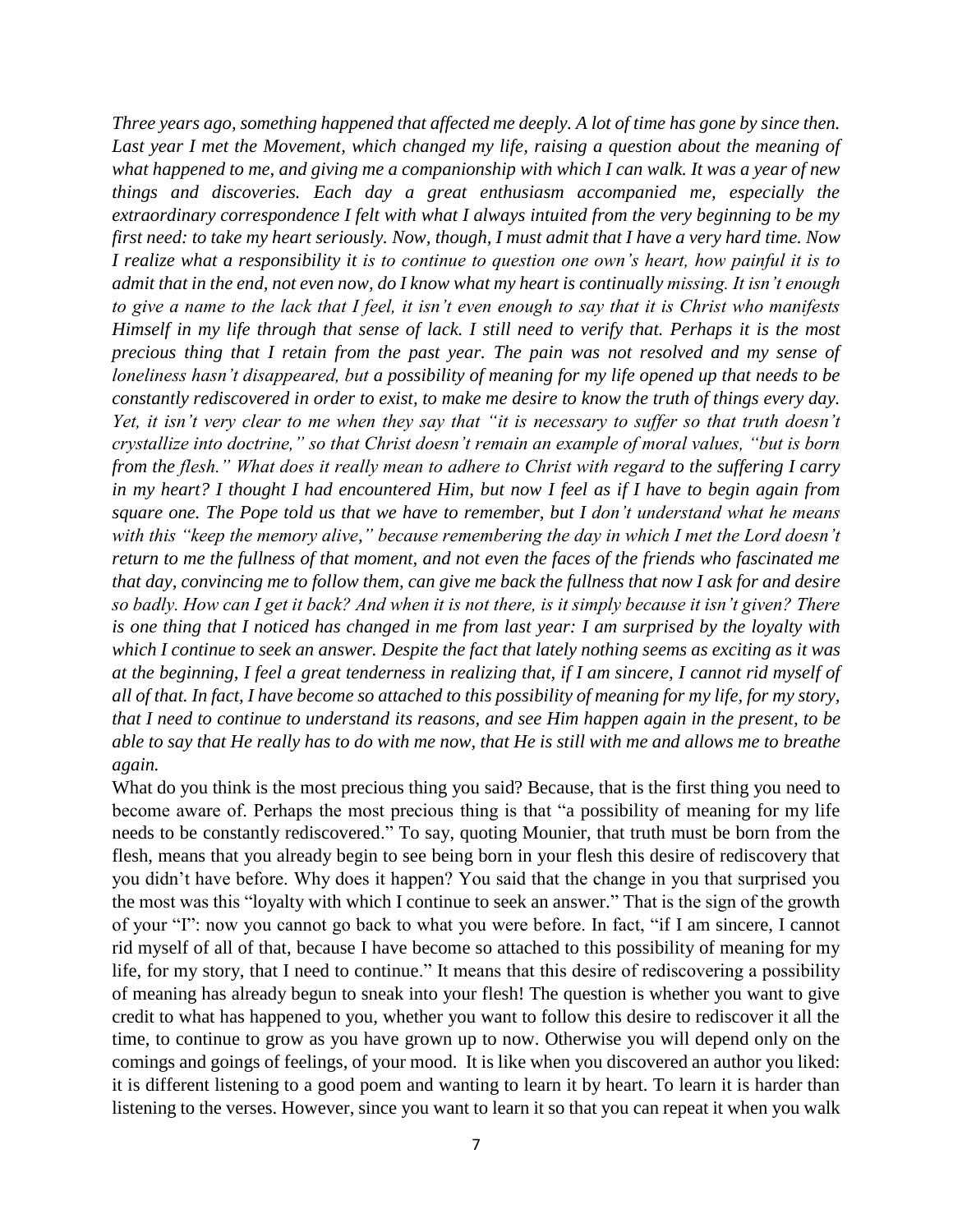around, since you want to remember it because you like it so much, this gives you the desire to learn it by heart so that it can become yours. If you begin to become aware of the loyalty with which you continue to seek the change that surprises you, following this awareness is what will make that change of awareness grow more and more. Then, you will be able to verify how what happened to you, and is making you emerge as a person, continues to happen within you. Otherwise, as we have said recently from the Exercises on, it will never be yours, and you will depend only on the comings and goings of circumstances. After having lived moments of great correspondence, do you want that to become yours always? This is the point. It will happen only if you follow what Christ has already generated in you, that "I" that has begun to emerge in you. If we don't follow it, it will never become ours. Thank you.

*I am always struck by the comparison you make between the child and his mother. I reread many times one of the answers you gave at the last School of Community, on p. 6 of the Notes: "This is the possibility: that everything that seems to be an objection becomes dialogue with the One who makes us." I changed into this: that everything, regardless of any objections, becomes dialogue with the One who makes us.*

"That it becomes dialogue with the One who makes us," not that it becomes things to do. That all that we do may become dialogue with the One who makes us, like it is for your children with you: they are dialogue with you, not what they do, and everything they do is dialogue with you. *"Look, it is very easy, your children do it," you said.*

On this issue you have already lost, because you constantly see it happening at home!

*"In fact," you continued, "it isn't that the problems are on one side and memory on the other. As I always say, when your children wake up in the morning and have the problem of feeling lonely, what do they do? They cry, they scream, they look for you, they don't have anything else. Not from the outside, but from their very core the desire to find the face of their mom arises. It is easy!" Not for me! I am deeply struck by this answer, because it is crystal clear, it is very simple. Yet, for me it is very hard.*

## Why? Where is the difficulty?

*It is in the fact that for me what you say is so linear and clear-cut, so natural and corresponding to the desire of my heart that I truly cannot understand why it isn't just as easy to apply it in reality.* There is a basic difference: that in the child it is very easy. But is we don't work at it, says Fr. Giussani; if we don't commit ourselves to keeping awake the natural ease the child has in living with this disposition, at a certain point we lose it. Let's look at the trajectory that we follow in our life: all the curiosity and the impetus with which a child is born from his mother's womb grows, but then it begins to decline until it gets old and almost disappears. The same often happens with work and relationships: they wane. What is necessary? We sang it at the beginning: "It would be enough to be like children again / And remember…"

*The song had already answered me.*

I understand why you say that it is very hard. It is very hard if we don't commit ourselves so that this openness to reality that you see in your children becomes ours as adults. It is so easy to find a curious child, but it is very difficult to find an adult who is a "child" at heart. Our problems start here, not because it is hard, but exactly because we have lost the poverty typical of a child.

This relates directly to the First Lesson of the Exercises that now we must begin to tackle. We will go over it not because we have nothing else to do, but rather because it is crucial to making it easy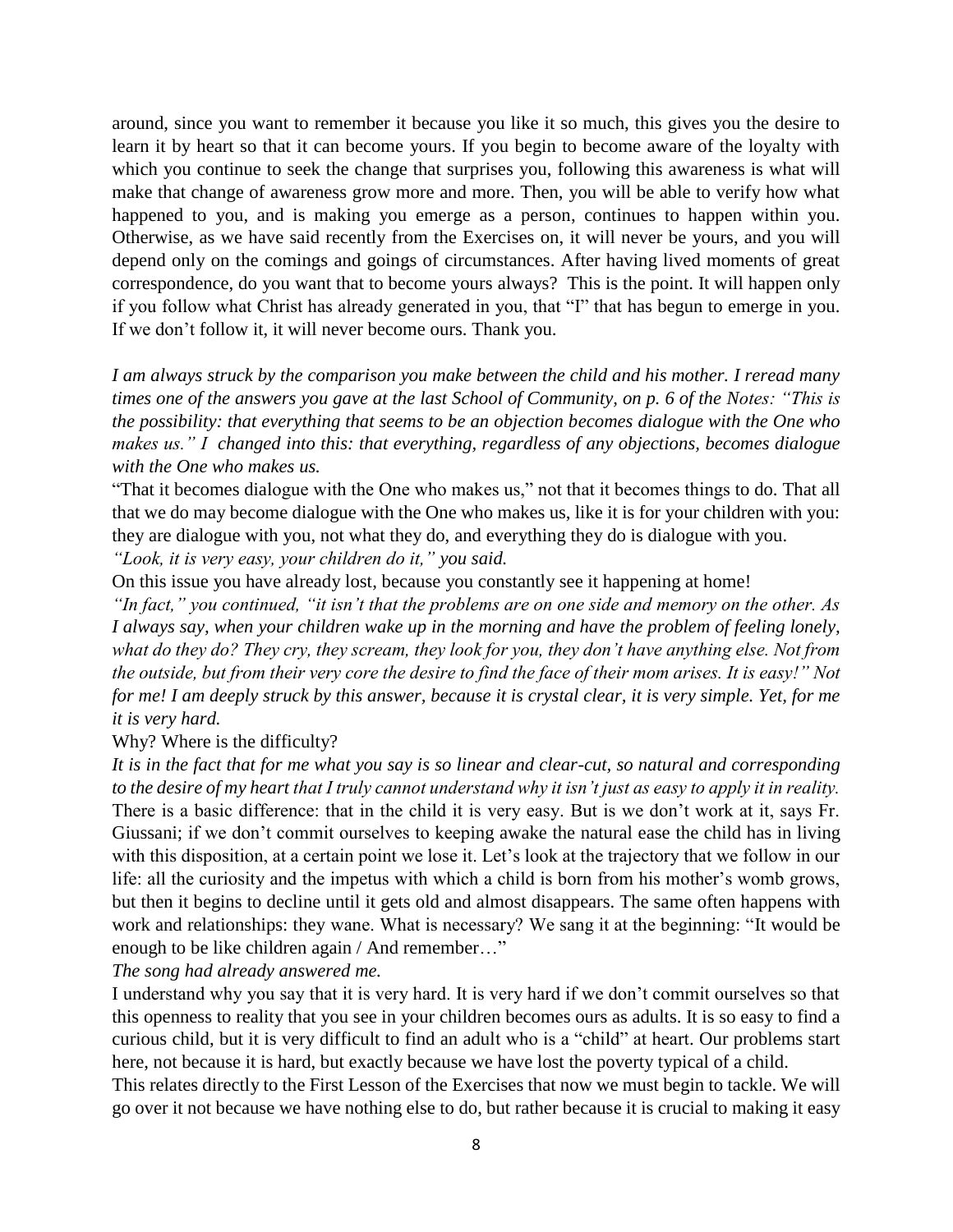for us to recognize Him! Like a child. Yet, if when we read the First Lesson we are not aware of this need, we will not realize that it isn't a path that we already know (as if to say: first there is the religious sense, then there is Christ, then…), and not even that the experience of Christ is not yet ours, like you are saying. For the child, it is very easy. It should be easy also for us as the fruit of an education, of a work, of an attentiveness, of a journey we have made, but instead it isn't easy at all. Do you understand where the difficulty lies? This is the "task for the summer" that today's first letter mentioned. Giving ourselves the First Lesson as our summer task is to help us recognize Him with the same easiness with which a child recognizes his mother in front of him. Otherwise, it isn't that salvation is not in front of us—like the mother for the child. Salvation exists, in many moments it is staring at us in the face, but we don't recognize it like your child recognizes your face when he wakes up in the morning. Is it clear?

## *Yes.*

So, how do we go about it? We get committed to this work. Clear?

*Crystal clear.*

I told you often—and I have no problem repeating it—that what saved my life was accepting that I needed to learn what I thought I already knew. If we do it thinking, "I already know this" when certain things happen, then at a certain point we get bored listening to the words that we already know or that we think we know, without ever putting ourselves in the position of continually learning them.

*These months have been burdensome for me and full of a question that my tiring days made become insistent. A question that moved me and made my heart tremble as I was posing it to Jesus, "Where are You? Please, show me Your face. I want to experience You."*

Like a child would ask, "Where are you, Mom?" There are people who are given to us in whom this begins to emerge as their attitude. At the beginning of the day, one behaves like a child: "Where are You? Where are You? Come!"

*From this question, as a spontaneous reaction, a seeking was born that increased my awareness of being an empty vase.*

This hunger and thirst is anything but a misfortune! I begin the day asking, just because I am like an empty vase. Yet, if we consider the asking as a terrible misfortune instead of treating it as what pushes each of us to seek Him ("Come!" like the child with his mother), then in listening to a witness like this we think, "But, I am already an adult!" Instead, no, I am half-witted, not an adult! Half-witted in the etymological sense of the word [one who is missing something]: one who doesn't realize who he is as a man. This is not an insult, but rather the description of one who is not aware of what it means to be a man with all the magnitude of one's desire, with all the awareness of what one truly is.

*Thus, I searched in the texts that are offered to me, in the School of Community and especially in how it presents itself to me as the hours go by during my day. I tried to go deeper into everything, asking to have a true experience of Him. Thus, many things happened.*

"Thus, many things happened." With the same ingredients! She didn't speak of getting a direct communication with the Holy Spirit, or a hidden text. She has the same ingredients as everyone else. Do you understand what makes the difference?

*One of my oldest children went to the GS Triduum and came back with the booklet. I stole it from him for one evening and read it with amazement. I was struck by everything, particularly by a*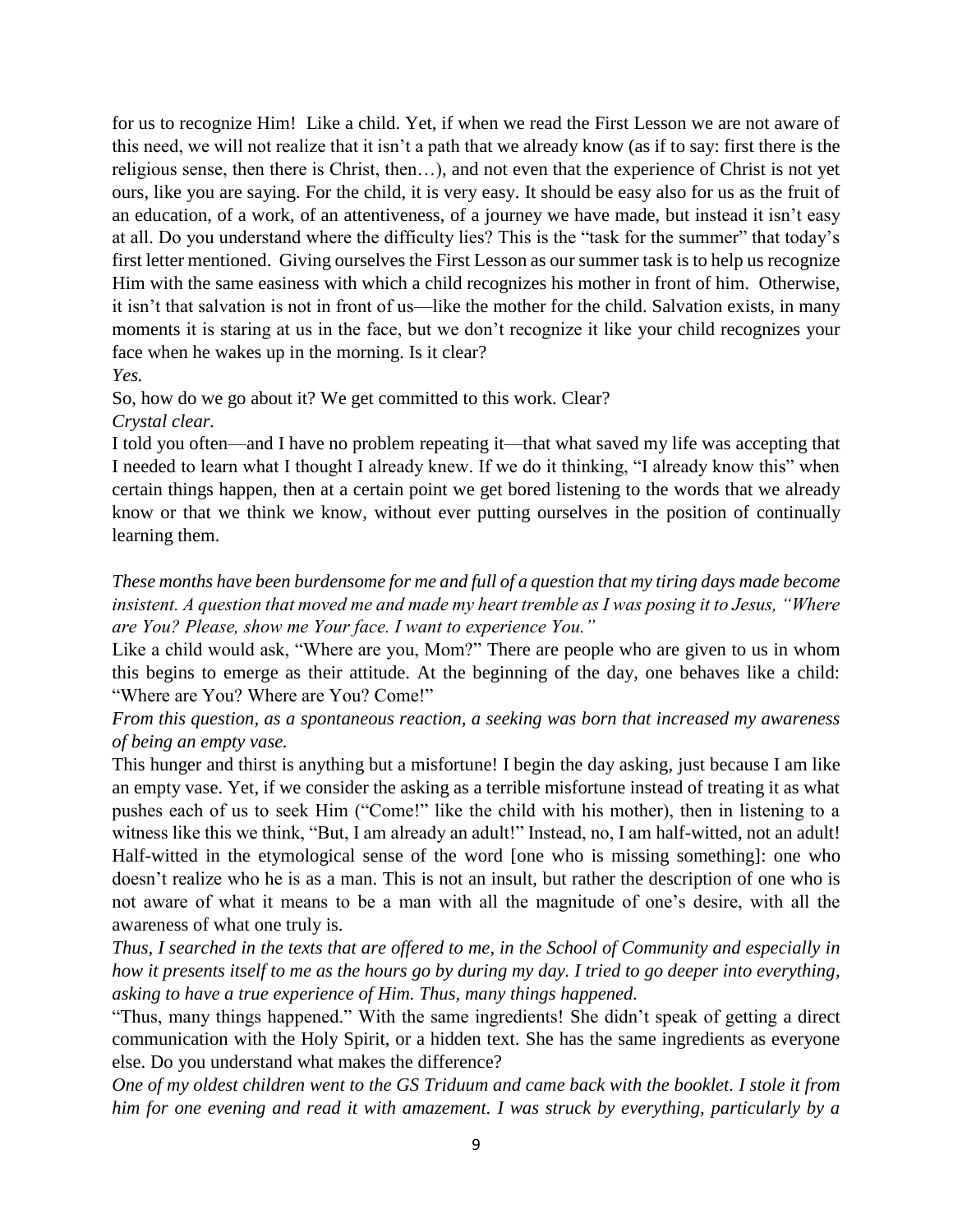*phrase of Father Giussani's: "When Simon […], found himself there, three or four meters away, he would never forget how He was looking at him!" He said, "No one ever looked at me like that!" I too want to become aware that I am looked at in the same way.*

"I too want to become aware." At every phrase she reads, she stops full of amazement. Instead, we go over the words like a rolling tank, without blinking an eye, and so everything becomes formal. Instead, when one begins from one's awareness of being an empty vase, then one begins to not take for granted that such a gaze exists in history.

## *At the Exercises, everything struck me.*

"Everything!" Forgive me, it isn't that I want to interrupt you at every phrase, but when I see that there are people like you among us, with this simplicity, I recognize that this is for everyone. It isn't that she got a Master's from Harvard, but simply the awareness she has of herself makes her live recognizing what we all have in our hands.

*When you told us how Fr. Giussani described the constant happening of a "particular story" that is "the keystone of the Christian conception of man, of his morality, of his relationship with God, with life, and with the world" (p. 10), you added what Fr. Giussani says right after: if he hadn't encountered this person and that and that other, Christ would have remained a word that is the object of theological expressions. Afterwards, you underlined: we cannot do without the historical presence of Christ in the flesh who makes Himself experienceable in the Church. Then, there was the School of Community with you on May 24th, when you read the words of the Unnamed: "You will come back, won't you?" […] "Will I come back?" answered the Unnamed, "Should you refuse me*, *I would obstinately remain outside your door*, *like the beggar. I need to speak to you! I need to hear you, to see you! I need you!" That's it. In that moment, it was as if I had been offered a unique and perfectly legitimate way of experiencing Christ. In looking at all the experience that I am having with my friends, I recognized that the Church is truly the Body of Christ. After that School of Community, asking Jesus the same thing, "I want to experience You," felt totally new. The question stayed with me: where today, here and now, and through those You are going to make me encounter, will You show me your face, Jesus? What an immense gift the companionship of my friends is, which is not limited only to the moment in which I see them, but expands to inhabit my burdensome day! How new and beautiful to encounter each person who is for me an immense opportunity to see You, Lord! Thus, it has become easier to recognize Christ, especially if one has the grace of being corrected, like so often happens to me. The correction Jesus extends to me through a friend generates a sense of correspondence, it re-orients me almost immediately toward the path that is truly mine, especially and above all if it is a path of sacrifice. These months have been a re-awakening, a rebuilding of my person. One day something happened—at breakfast I found myself discussing a painful and personal matter with someone. Just a few months before, the words, the attitude, and the reasoning of that person would have immediately caused me to react strongly and end the discussion abruptly. Almost surely, I would have reacted poorly and ended the discussion. Instead, on that morning I fell silent and, almost unaware, I happened to see in my mind the expression of a dear friend: when he is attacked he closes his eyes, going beyond his instinctive reaction, having at heart the good of the other and continuing to think about it, remembering the beauty that God has placed in every heart, and I felt like doing the same. It was as if the person of my friend became a slide that Jesus used to show Himself to me. Then, it happened that you came to our town for an assembly and that evening I wasn't able to go home due to the amazement that had seized me, exactly like after you spoke to us about the Unnamed*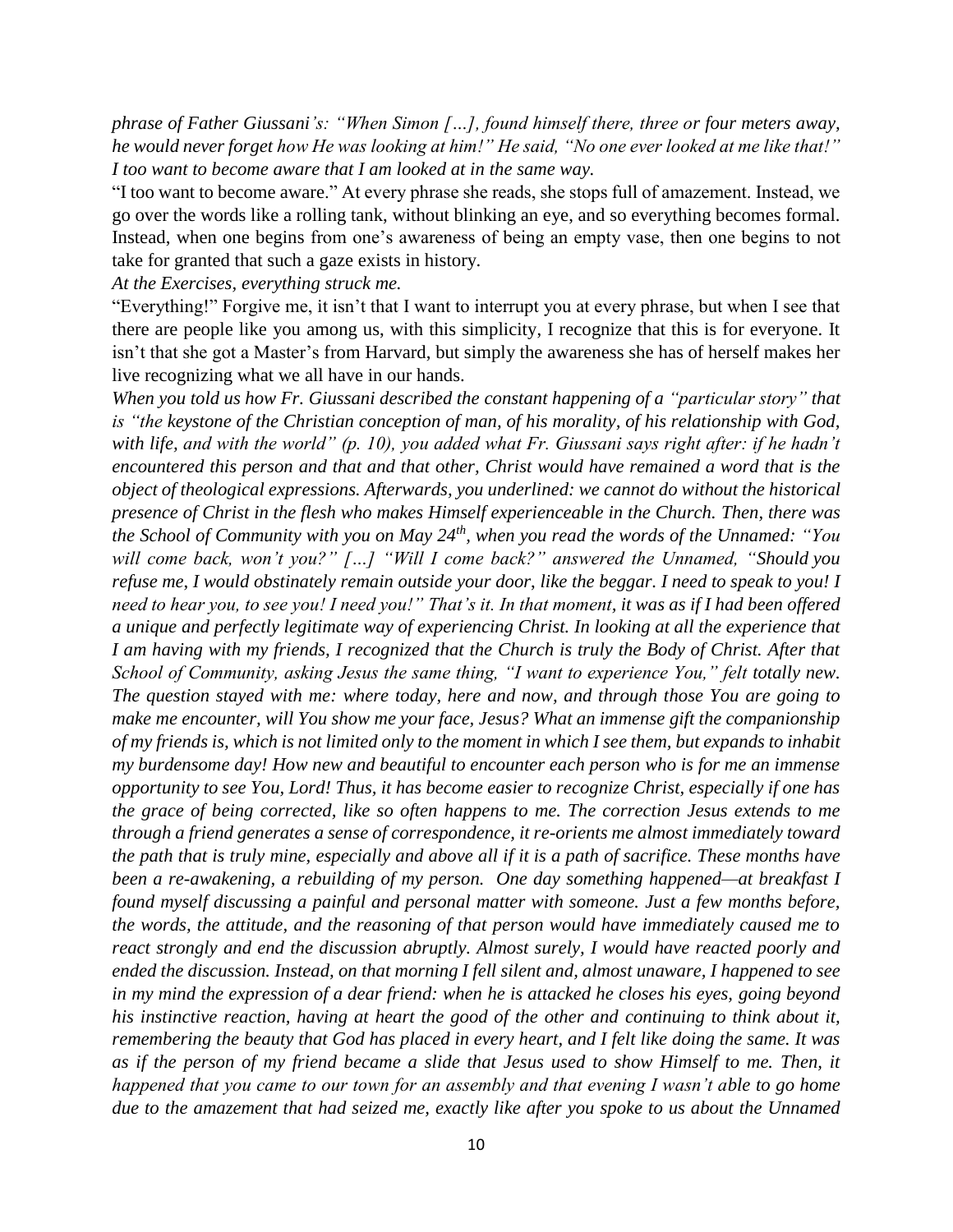*and Federigo. The same thing happened to me, and therefore I want to thank you deeply. Everything in that assembly struck me, every word you said to us. In fact, my friends and I will get together to go over everything, so that all of that can take root in us. I also wanted to say that I was struck by the incredible familiarity that you brought among us that evening, objectively visible in your face, in your smile, in the tone of your voice, and especially in how you helped us after each contribution to go to the core of what we were saying, to the root: whom do we need today? From this was born the desire to follow, that it may be an obedience, together with the great desire to get down to work with my friends and go over everything from that evening. I really hope to have the possibility of doing it, of meeting you again in such a familiar way.*

It will happen again! I have nothing to add to what we just heard. It is enough to go over it again through the Notes [of the School of Community]. When the Lord gives us, with the simplicity you just witnessed to us, the possibility of seeing that there is an adult child or an adult who is like a child, amazed and struck by everything (even by the simplest things), we experience that it is something within the reach of all of us. The poverty mentioned by the Unnamed is the same poverty which I made you come from your town to hear about (even if you had many commitments: eight children, a sick husband, etc.), because I wished to listen to you again and to share it with everyone. That is how the Mystery makes Himself present among us, through what He makes happen in front of our eyes. We are all affected by what happened and continues to happen. This is for us first and foremost.

To be able to recognize it, though, it is necessary to follow the entire journey we will make from now until the end of July, working on the First Lesson of the Exercises (from the Exercises Booklet [available soon] pp. 24-46), and going over some questions and answers from the Assembly (pp. 75-78, 89-97). We will see how only by re-awakening and acquiring that poverty that the Pope asked of us, can we truly be amazed—like John and Andrew, like Our Lady, like the shepherds by what happens instead of taking it for granted. In August and September we will work on the Second Lesson (pp. 50-74) and the rest of the questions and answers in the Assembly (pp. 78-89).

Community Vacations. As the theme for the vacations we suggest this question: "Has salvation remained interesting for me? How do you perceive it from within your personal experience or the experience of people in your community?" Imagine what summer can be if we bear in mind these questions. The question on the meaning of salvation was the most popular at the Fraternity Exercises. We received so many questions related to this: "What is this salvation?" It means that we who are Christians, we who belong to the Movement, don't know yet what salvation is. We don't learn it by listening to a lesson. Like tonight's first letter said, even if one recognizes it in theory, it has lost its existential value. That is why it is necessary to pay attention during the summer, asking oneself: where do I perceive salvation? How does it happen? What traits does it have? What makes me realize that salvation is happening? Then we will be able to answer the question: Has salvation remained interesting for me? And after it happens, does it remain interesting? It isn't a matter of discussions and interpretations, because one can do many things, but when the famous test—the test of gladness—comes, the question arises again: where is salvation? *Evangelii gaudium*, the joy of the Gospel, the gladness brought by Christ: where is it? Gladness is the sign of salvation. Like our friend said this evening, it is a good "possibility of meaning" for this summer work: to pay attention to recognize where salvation happens, and the gladness which is its sign.